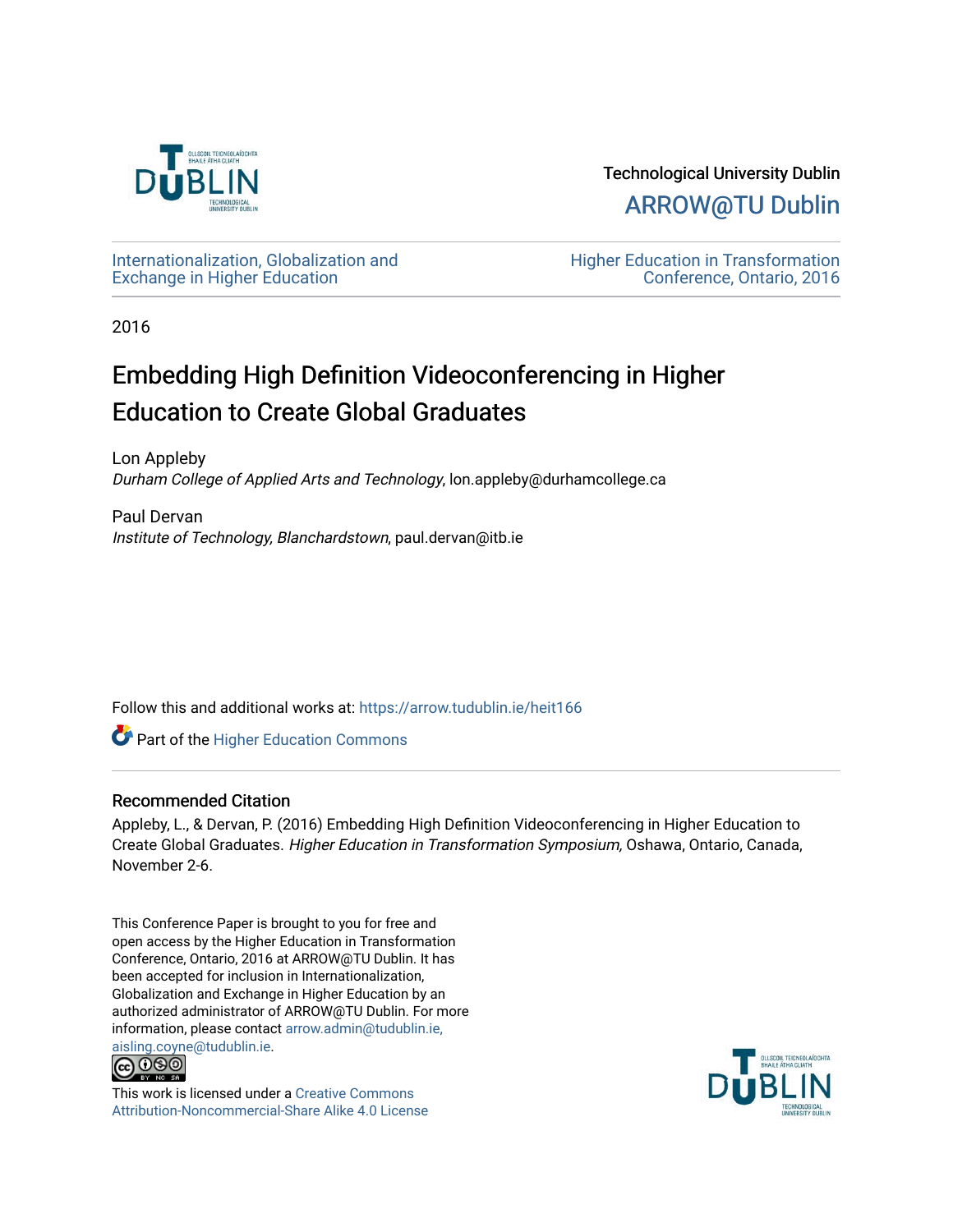# CREATING GLOBAL GRADUATES

# Embedding High Definition Videoconferencing in Higher Education to Create Global

Graduates

Lon Appleby

Durham College, Oshawa, Canada

# Paul Dervan

Institute of Technology, Blanchardstown, Dublin, Ireland

Presented at the Higher Education in Transformation Symposium

November 2 - 4, 2016 in Oshawa, Ontario, Canada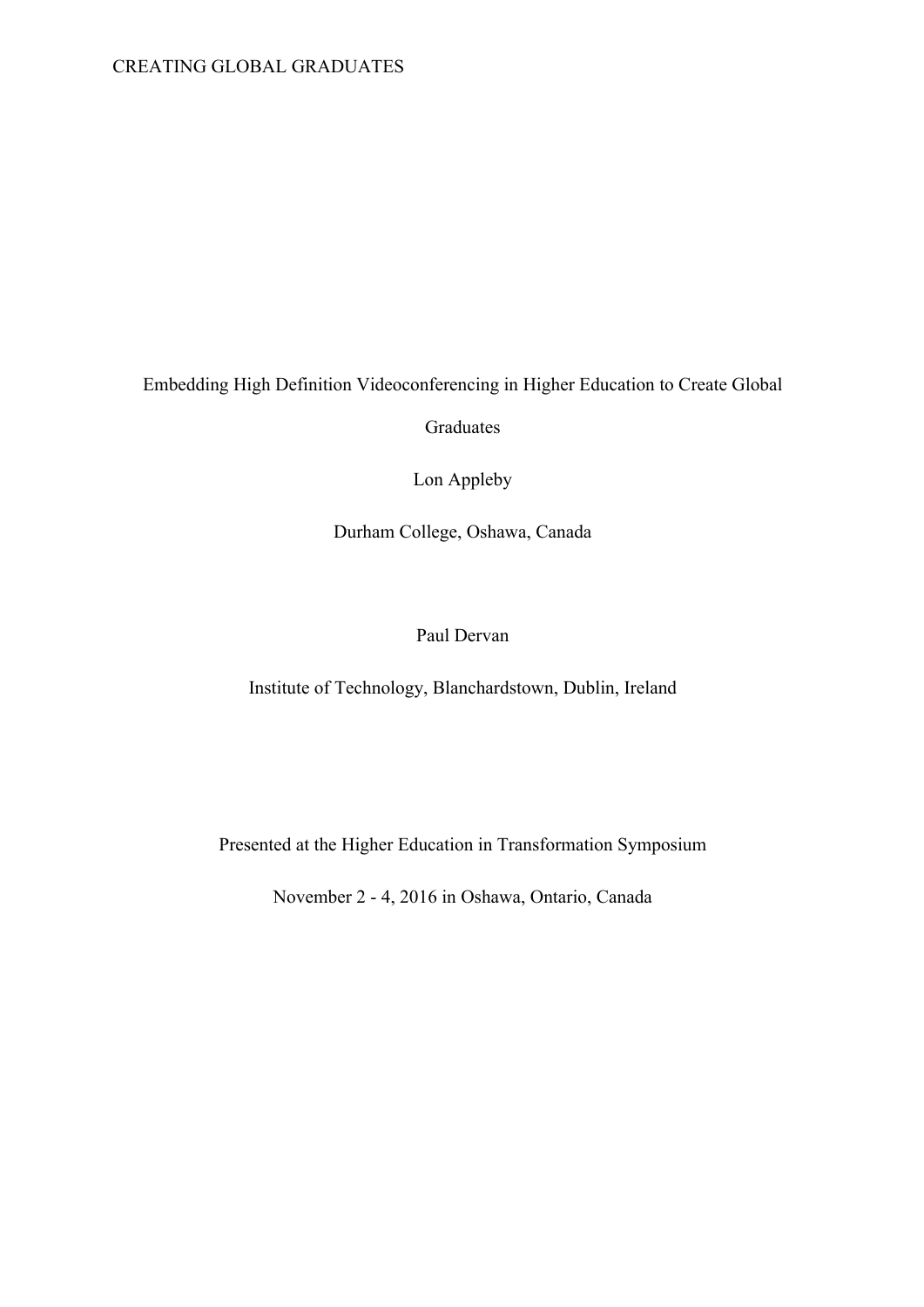#### Abstract

Study abroad programmes designed to meet industry needs for graduates with inter-cultural skills and a global outlook have low participation rates in Canada and Ireland due mainly to financial barriers. Embedding the use of High Definition Interactive Videoconferencing (HD IVC) in higher education has the potential to create 'Global Graduates' with the skills sought by employers today.

The 'Global Class' is a concept which has been developed at Durham College, Canada. Using HD IVC, students from different countries can participate in a ninety-minute class facilitated by Durham College and led by an invited thought leader with expertise in a specific domain.

This paper documents the specific experience of first year undergraduate students from the Institute of Technology, Blanchardstown (ITB), Dublin, who participated in a Global Class dealing with business ethics in November 2015. Feedback from a sample of the ITB students who participated in the class is encouraging. It points to an enriched cross-cultural learning environment, suggesting the approach provides a basis for the creation of 'Global Graduates'. Additional research will serve to further validate the approach and the practicalities of deploying the concept systematically and persistently in course curricula.

*Keywords*: internationalisation, overseas study, erasmus, videoconferencing, global, class, culture, engagement, HD IVC, Durham College, ITB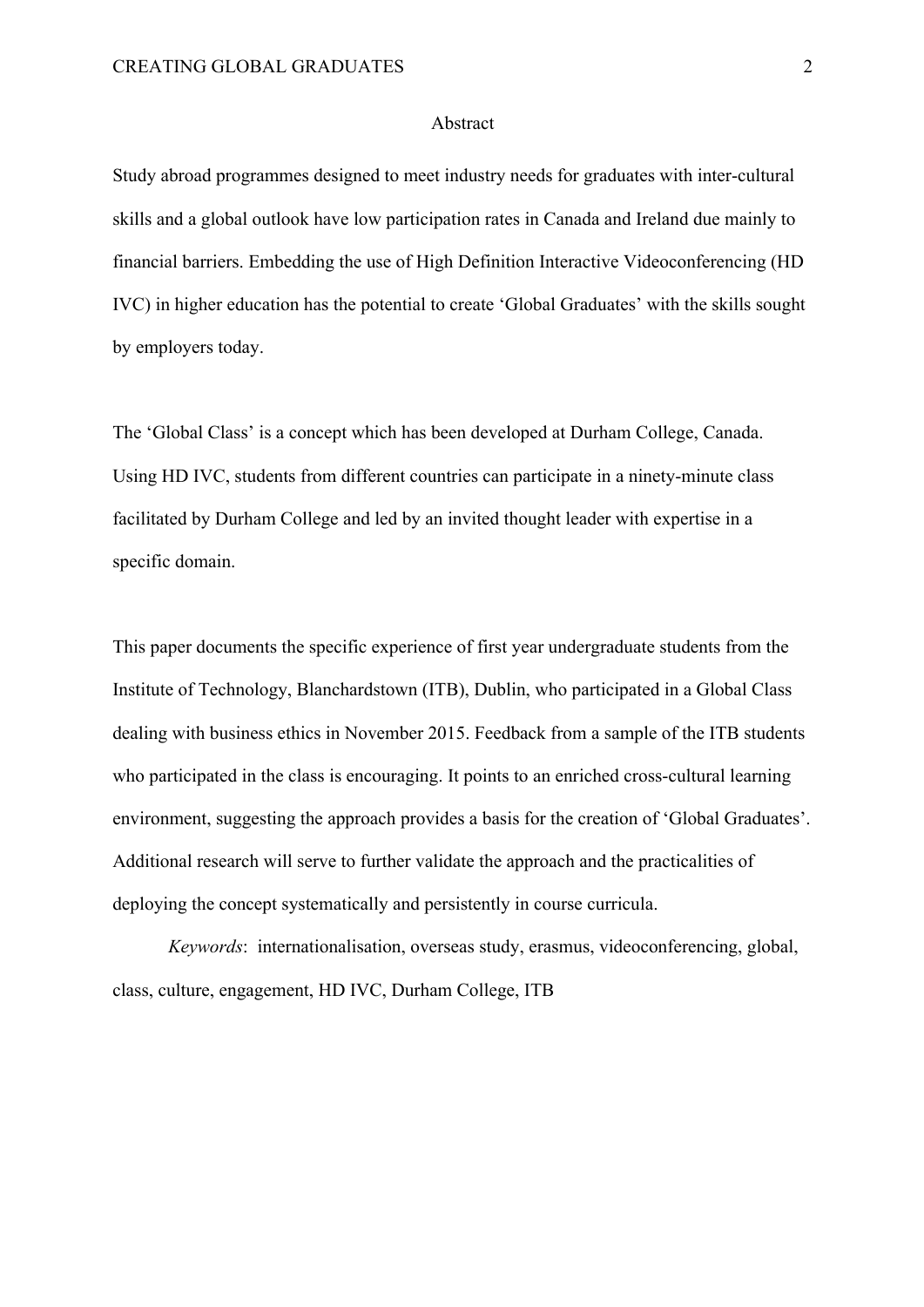# Embedding High Definition Videoconferencing in Higher Education to create Global **Graduates**

Internationalisation of higher education of which overseas study is a component part is beneficial to national economies, Higher Education Institutes (HEIs) and students (Brandenburg et al., 2014; Dwyer & Peters, 2004; Hegarty, 2014; Hunt, 2011). Moreover, Hénard, Diamond and Roseveare (2012) point out that overseas study programmes for students are the most visible part of the Internationalisation activities undertaken by HEIs. In 2014, almost 5 million students worldwide studied overseas, up from 2.1 million in 2000 (University of Oxford, 2015), evidencing an increased focus on Internationalisation by HEIs.

Brandenburg et al. (2014) report that students who have participated in the EU's Erasmus student mobility programme "are in better position to find their first job and to enhance their career development" and they "have a more international life and are more likely to live abroad" (p. 14). Moreover, citing a study by Sweeney (2012) Brandenburg at al. (2014) point out that "studying abroad could significantly boost the employment opportunities of a graduate and bring benefits to the UK's knowledge economy" (p. 69).

Significantly, however, only 3.1% of full-time Canadian undergraduate university students and 1.1% of full-time college students have an overseas learning experience. Furthermore, in 2013/14, an estimated 1.86% of Irish higher education students participated in the EU's student mobility scheme: Erasmus. High cost is reported as a barrier to overseas study for students in both Canada and Europe (Canada's Performance in International Education, 2016; Souto-Otero et al., 2013).

Brandenburg et al. (2014), citing papers from the OECD (2004) and Wächter (2003), point out that there are alternatives to overseas study: "internationalisation at home, which consists of incorporating intercultural and international dimensions into the curriculum,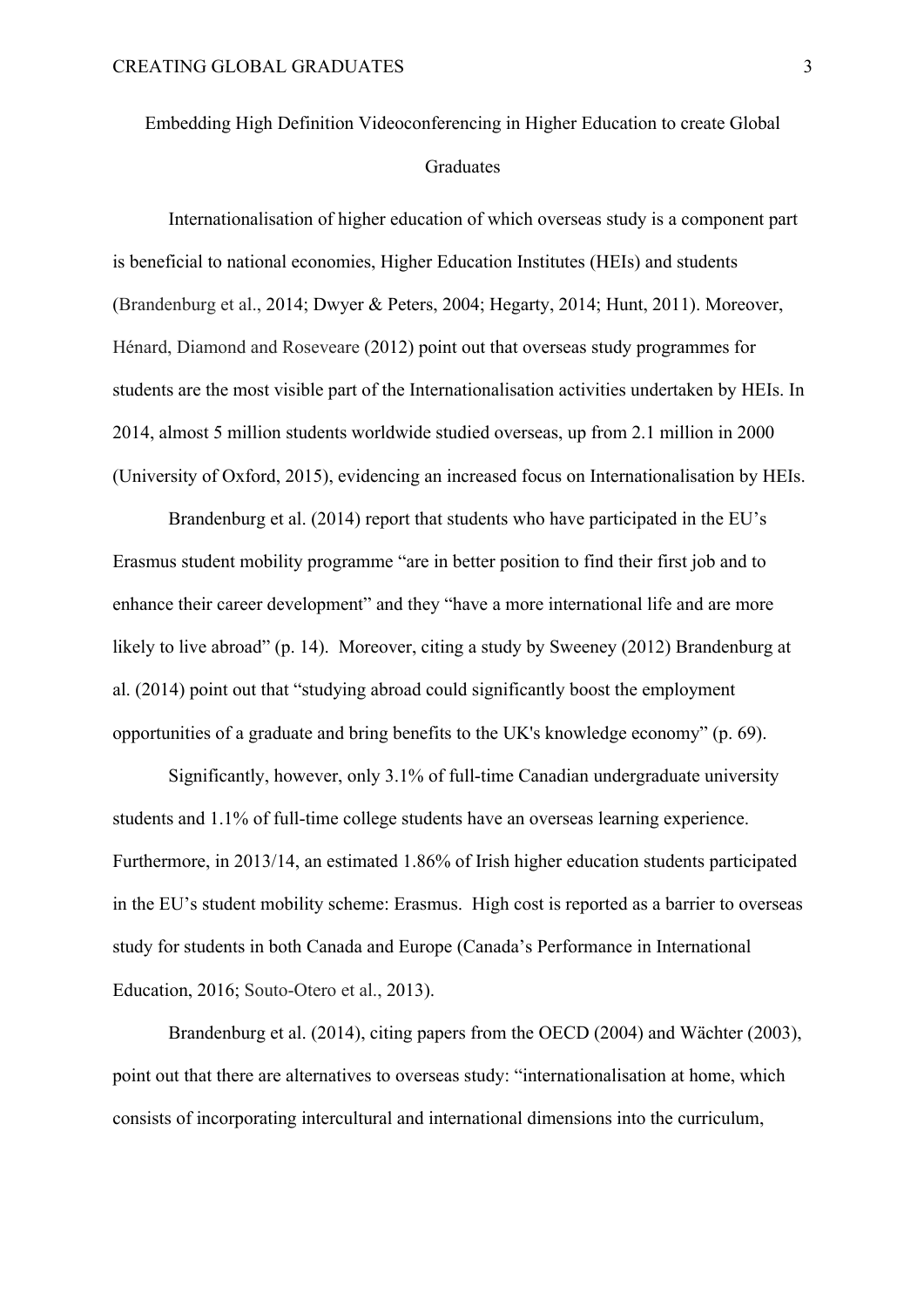teaching, research and extracurricular activities and hence helps students develop international and intercultural skills without ever leaving their country" (p. 7).

Therefore, the purpose of this paper is to propose the use of technology - high definition interactive videoconferencing (HD IVC) – to overcome financial barriers and provide students with a virtual international "at home" learning experience (thereby enhancing global outlook, the appreciation of cultural differences, and the ability to work and engage productively with overseas students). Embedding the use of HD IVC in course curricula over the duration of a programme has the potential to alter classroom dynamics and to create "Global Graduates". According to PricewaterhouseCoopers (PWC), "global" does not mean "multi-lingual". Global graduates are those who can take a global perspective and are able to work in multi-disciplinary, multi-cultural, and multi-locational teams. (Pettitt, 2013).

The paper is structured as follows: Section 1 reviews the case for overseas study, Section 2 reviews the literature on the use of videoconferencing in education, before a case study involving the application of HD IVC at Durham College, Canada is examined in Section 3 - Methods. A discussion and conclusions follow in Section 4, while Section 5 identifies recommendations for future research.

#### **The Case for Overseas Study**

Feedback from Canadian employers such as Thomson Reuters, Tim Hortons, and others highlight that the future of work is essentially global (D. Harder, personal interview, April 2015). Moreover, cultural competencies are becoming increasingly important as workplaces become more diverse and networking has become an essential tool in obtaining employment. "Foreign language skills and cultural awareness are complementary to other skills such as business, science, engineering and technology" (Expert Group on Future Skills Needs (Ireland), 2015, p. 12).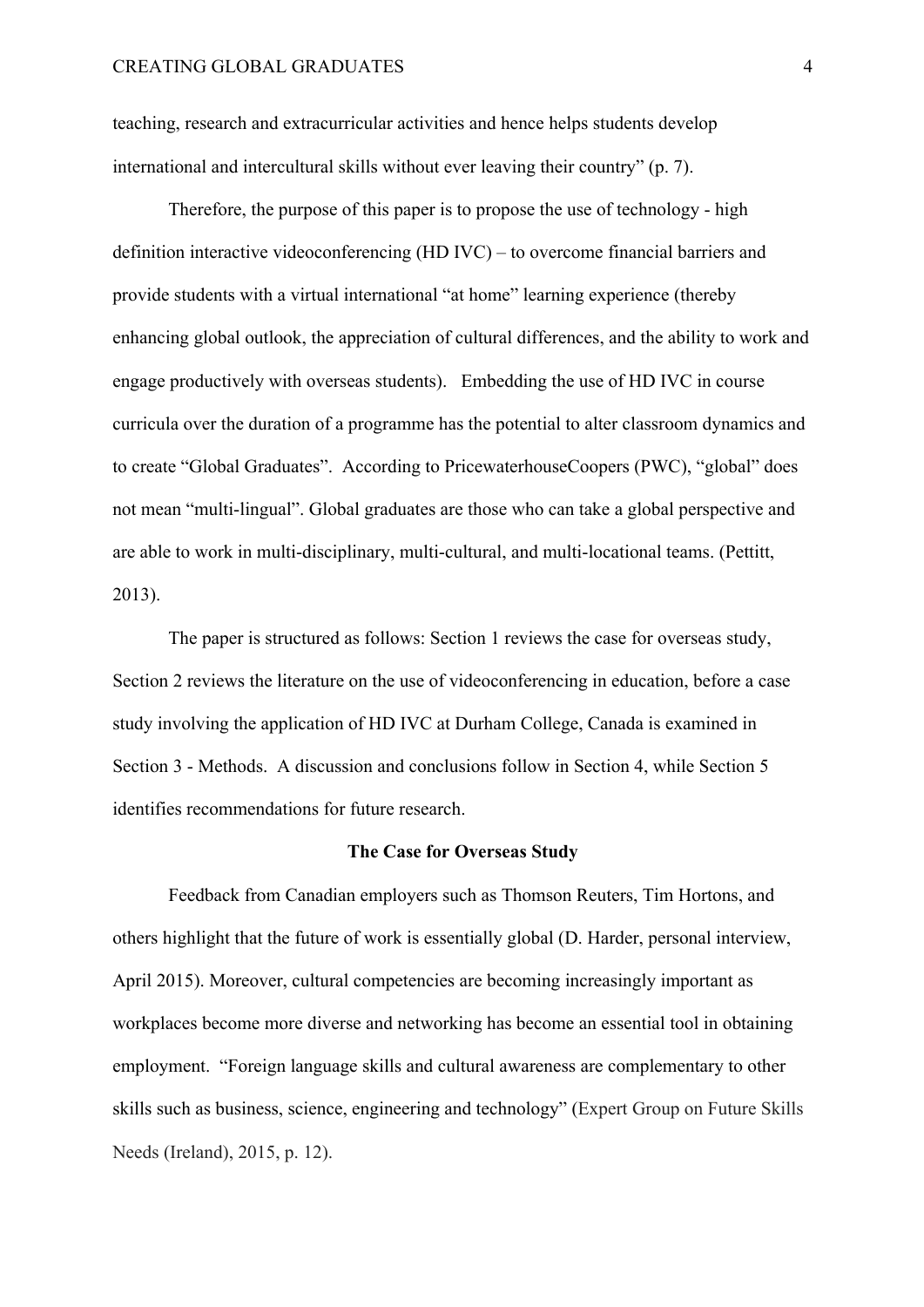The European Commission highlights that 64% of employers consider an international experience as being important for recruitment. Significantly, 92% are looking for transversal skills such as openness to and curiosity about new challenges. Additional skills being sought include problem solving and decision making skills, confidence, tolerance towards other personal values and behaviours (Erasmus Impact Study, 2014, p. 4).

Altbach, Reisberg and Rumbley (2009) argue that a failure by higher education to make international opportunities available to all equitably will mean the distribution of the world's wealth and talent will be further skewed, with only the wealthiest students and scholars able to exploit new opportunities.

#### **The Use of Videoconferencing in Education**

The literature provides evidence that educators and institutions at primary, secondary, and tertiary levels are using IVC creatively and effectively in a variety of ways, including: eliminating distance (Candarli & Yukson, 2012; Clarke, 2015; Smith et al., 2012; Sternberger, Deal, & Fountain, 2011), collaborating with other schools and colleges both at home and overseas (Hopper, 2014; Jones, Dean & Hui-Chan, 2010; Rautenbach & Black-Hughes, 2012; Stephenson et al., 2010); providing virtual tours and gaining access to external expertise using invited guests (Ashley, 2010; Morgan, 2013; Townes-Young, 2005); providing inter-cultural experiences (Bell, 2008; Ferry & Kidd, 2012; Jones et al., 2009); overcoming cultural challenges – males teaching females in Saudi Arabia cannot be in direct contact and vice versa (Al-Ahdal & Al-Hattami 2014); providing more course variety (Armstrong-Stassen & Lumpkin, 1998); increasing class capacity (Doggett, 2008; Wang et al., 2010); enriched learning (Piki, 2010).

Armstrong-Stassen (2011) argues that "not all courses can or should be taught via videoconferencing" (p. 62). Nonetheless, a number of studies indicate that IVC is an effective mode of educational delivery with the following qualifications: staff and students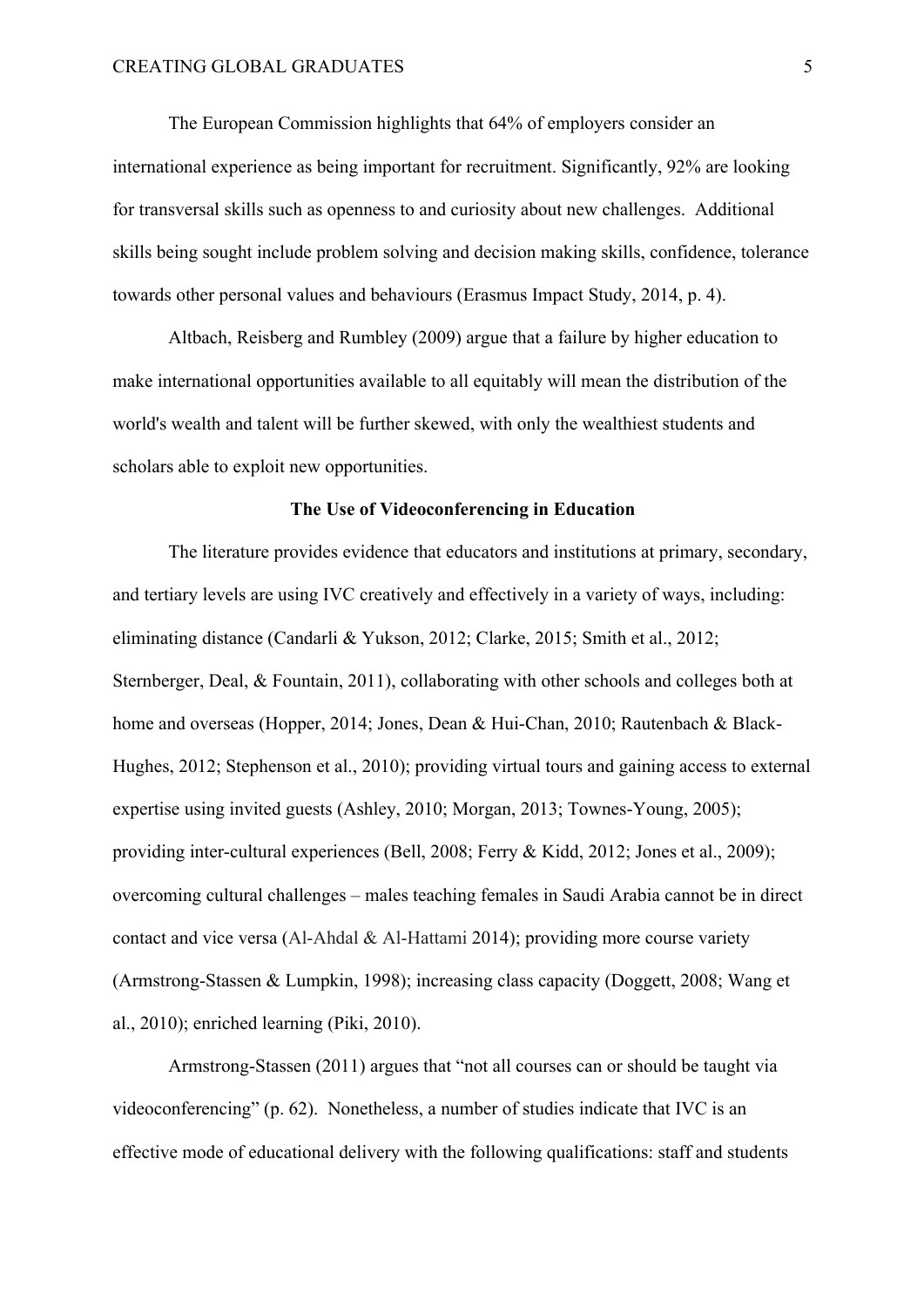#### CREATING GLOBAL GRADUATES 6

must be prepared and trained in its use; the supporting technical infrastructure (network, large video display, software, cameras and sound components) should all operate reliability; there should be adequate on-site technical support, the room layout should allow participants to see and hear each other, and the sessions should be interactive (Al-Ahdal & Al-Hattami, 2014; Candarli & Yuksel, 2012; Clarke, 2015; Doggett, 2008; Gill, Parker & Richardson, 2005; Grant, 2007; Piki, 2010; Smith et al., 2008; Wang et al., 2010). Interestingly, there is also evidence to show that the involvement of external speakers as an element of IVC is beneficial for students (Ashley, 2010; Kumari, 2001; Metrejean, Pittman & Zarzeski, 2002).

Moreover, Ferry, Kydd and Boyles (2012) propose that videoconferencing "provides a discovery learning environment in which students can interact across cultures in meaningful ways without traveling" (p. 139). Other studies also point to the ability of IVC to support the development of global perspectives and cultural awareness (Bell, 2008; Jones, 2010). Citing Engle and Engle (2002), Bell (2008) argues that global learning, like study abroad courses, need to "help coax into being the openness and empathy that is necessary for successful cross-cultural experiences [through] mechanisms for meaningful, regular cultural contact and reflection upon that interaction" (p. 9).

The use of IVC also allows students to become comfortable with it as part of their college work, which in itself is a benefit (Piki, 2010). Graves (2013) has found that 76 percent of business decision-maker respondents to a survey are now using video conferencing at work. On this point, Armstrong-Stassen and Lumpkin (2001) cite Hildebrand (1995) who asserted with some foresight that "videoconferencing literacy will be as important as computer literacy" (p. 163).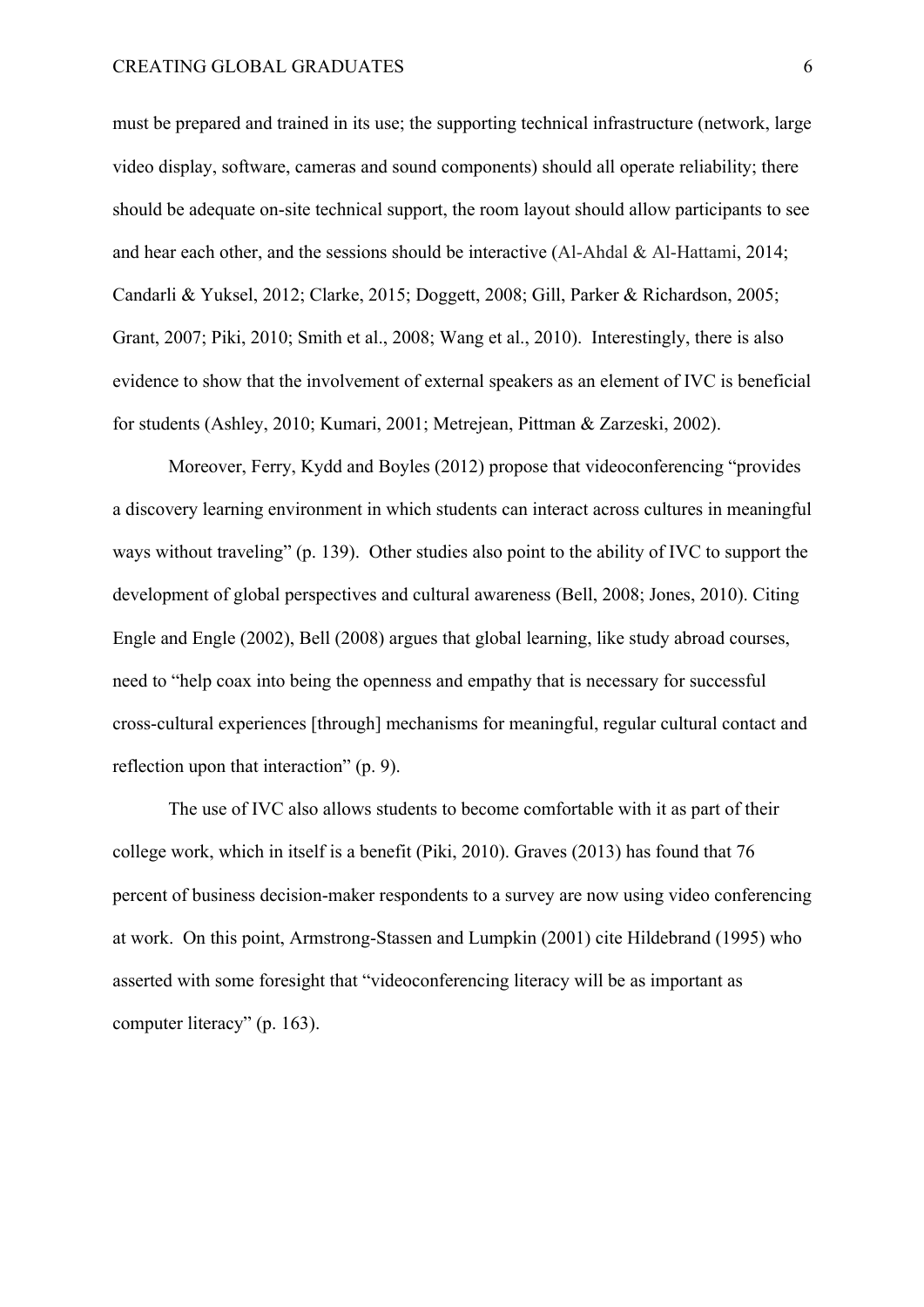#### **Methods**

This section describes the Global Class concept developed at Durham College and takes a case study approach to assess the impact of a single Global Class dealing with business ethics on Irish undergraduate participants. The class took place in November 2015.

#### **The Global Class Concept**

The Global Class concept at Durham College uses HD IVC to bring together students and a guest from four international locations (which can vary). In practice, a Global Class at Durham College runs for ninety minutes and uses an accomplished, high calibre thinker/doer with global perspective in a chosen domain to lead the class. Examples of participating global thinkers include Hazel Barton, Biologist; John Morrison, Canadian Educator; Sally Armstrong, Journalist; John Hofmeister, President and Author. Global class guests tend to be those with experience in applying their ideas within a professional context.

The Global Class is incorporated specifically into two modules (Short History of the World, Humanity's Destiny) taught by one of the authors (Lon Appleby (LA)) to undergraduate students at Durham College. These modules explore our common human story from both a historical and forward-looking perspective at a time of accelerating development and interdependence, best expressed perhaps by the following words written by a Durham College student: "We may live in different countries, practice different religions, follow different ways of life, but we are all affected by the planet we live on and we all share its resources and its fate."

The availability of the Global Class technical facilities at Durham College also allows course program leaders or individual instructors from Durham College or its overseas partner institutions (currently 17 located in 12 different countries) to organise and lead (or participate in) Global Classes. Recent examples include business ethics and wearable technology. At the time of writing, 32 Global Classes of this type had taken place.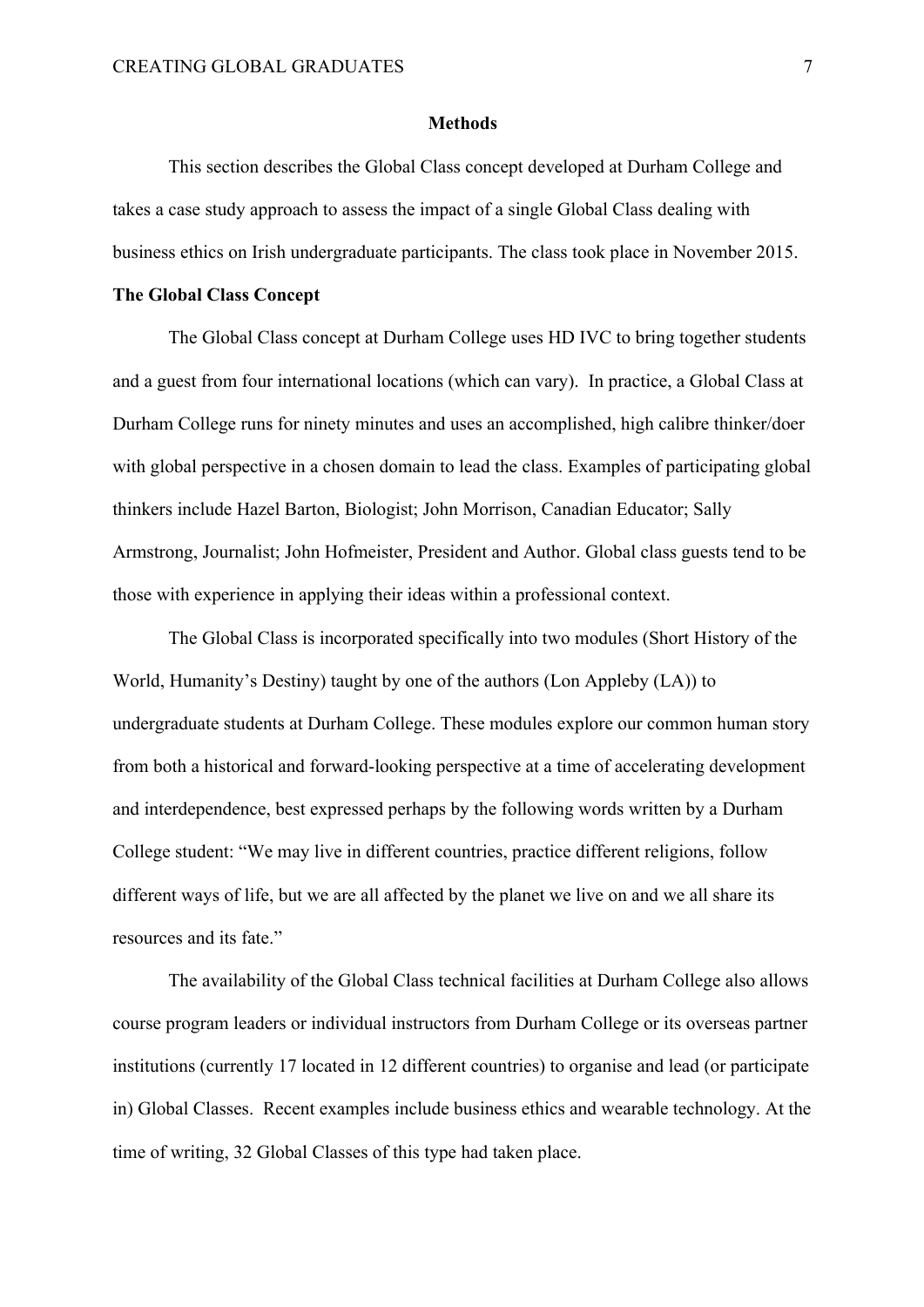While not yet formally incorporated in specific higher education programmes, such Global Classes provide "home internationalisation" learning opportunities (Brandenburg et al., 2014) for educators and their students.

In practice, Global classes are planned in advance. Each one has a lesson plan to maximise interactivity and to guide discussion towards the achievement of specific learning outcomes. Students are provided with reading materials for review prior to a class, thus exploiting the potential of a "flipped classroom" approach (Bergmann & Sams, 2012) with an added international dimension.

The Global Class also has a dedicated website available (theglobalclass.org) which facilitates live streaming of classes to wider audiences while they are in progress. It also allows students and others to access recorded classes for review after they have been completed. The availability of analytics makes it possible to track and analyse worldwide participation.

#### **Ethics Class - Case Study**

In November 2015, seventy-one first year business undergraduate students from the Institute of Technology Blanchardstown (ITB), Dublin, Ireland were invited to participate in a Global Class. Students from Durham College, Canada, and Illorin University, Nigeria, also participated. The class focussed on business ethics, using the Volkswagen emissions scandal as a backdrop. Attendance for ITB students was optional. On the day, thirty students attended, representing 42% of the class. The class was led by Mr. Ryan Turnbull a Canadian entrepreneur whose company, Eco-Ethonomics, specialises in supporting Canadian companies achieve best practice ethical behaviour. Mr. Turnbull participated from a fourth location, Whitby, Ontario, in Canada. The class was facilitated by one of the authors (LA) and the Dublin participation was coordinated by the second author (Paul Dervan (PD)).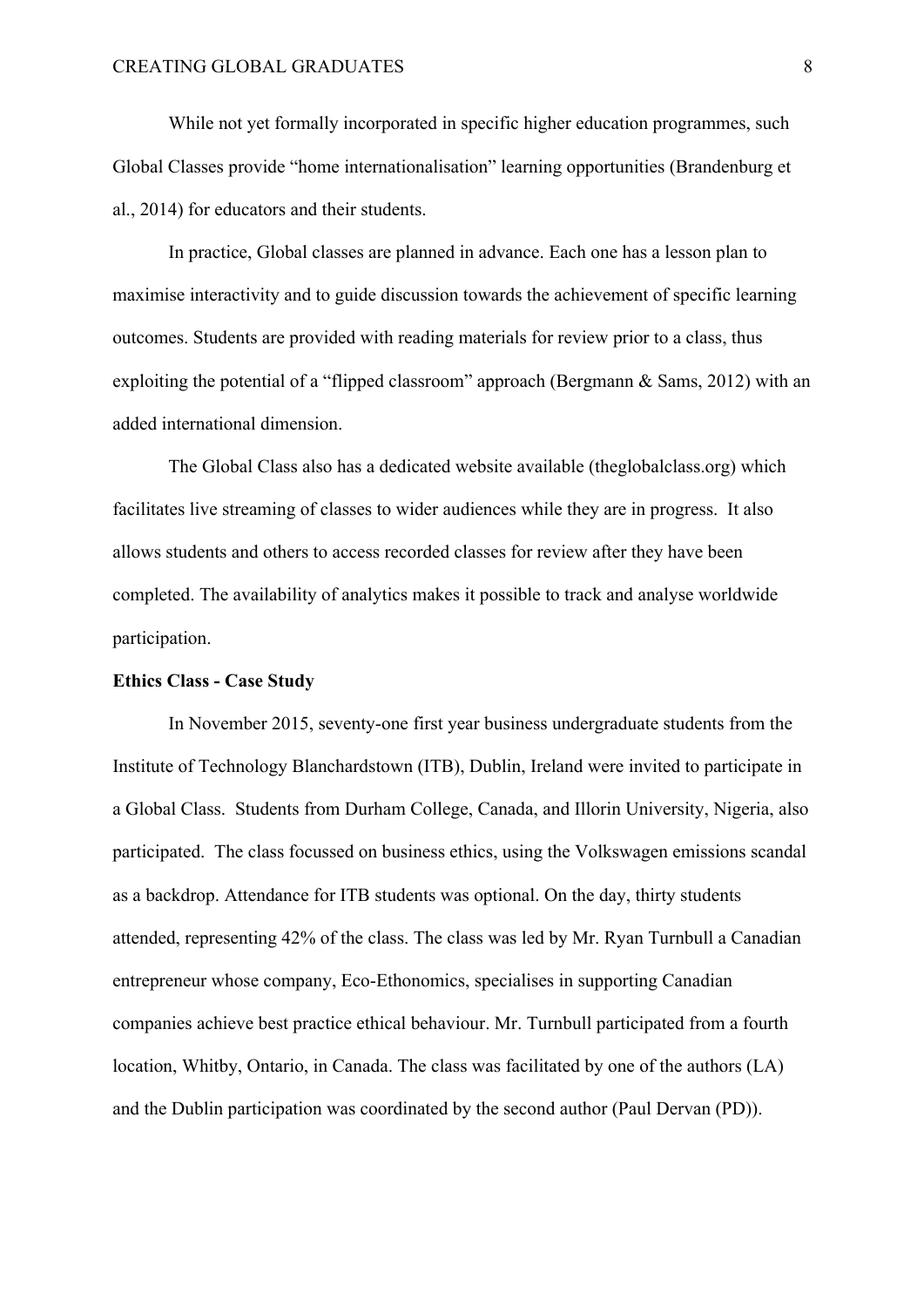During the class, each location could see, hear, and interact with each other. Students in Canada and Ireland had access to large video screens and additionally the students in Ireland used a roving wireless microphone to participate in the discussions and interactive exercises in which flip charts were employed at each location. Students in Nigeria had access to a PC with high definition camera. They also had a flip chart available.

A detailed lesson plan dealing with the conduct of the Ethics class is included as Appendix 1. In summary, the class began with an introduction from one of the authors (LA), followed by a presentation dealing with ethical concepts from the guest speaker (Ryan Turnbull CEO of Eco-Ethonomics). Students were then invited to engage in discussion and undertook a number of task-based activities.

## **Student Feedback on Participation in Durham College's Global Classes**

In the week following the class, students were given the opportunity to write a reflective log based on their experience of the class. It was an optional assessment topic (i.e., students could have chosen to reflect on a different topic) worth 5% of their coursework. Nineteen logs were submitted electronically to Moodle/Turnitin<sup>1</sup>, representing 63% of the students who attended the class. With the consent of the students and using an inductive thematic analysis approach, their logs were reviewed by one of the authors (PD who previously graded them) to identify feedback (both positive and negative) based on phrases and words used in the logs.

l

<sup>1</sup> Moodle is the Virtual Learning Environment used by ITB and Turnitin is used to check for plagiarism.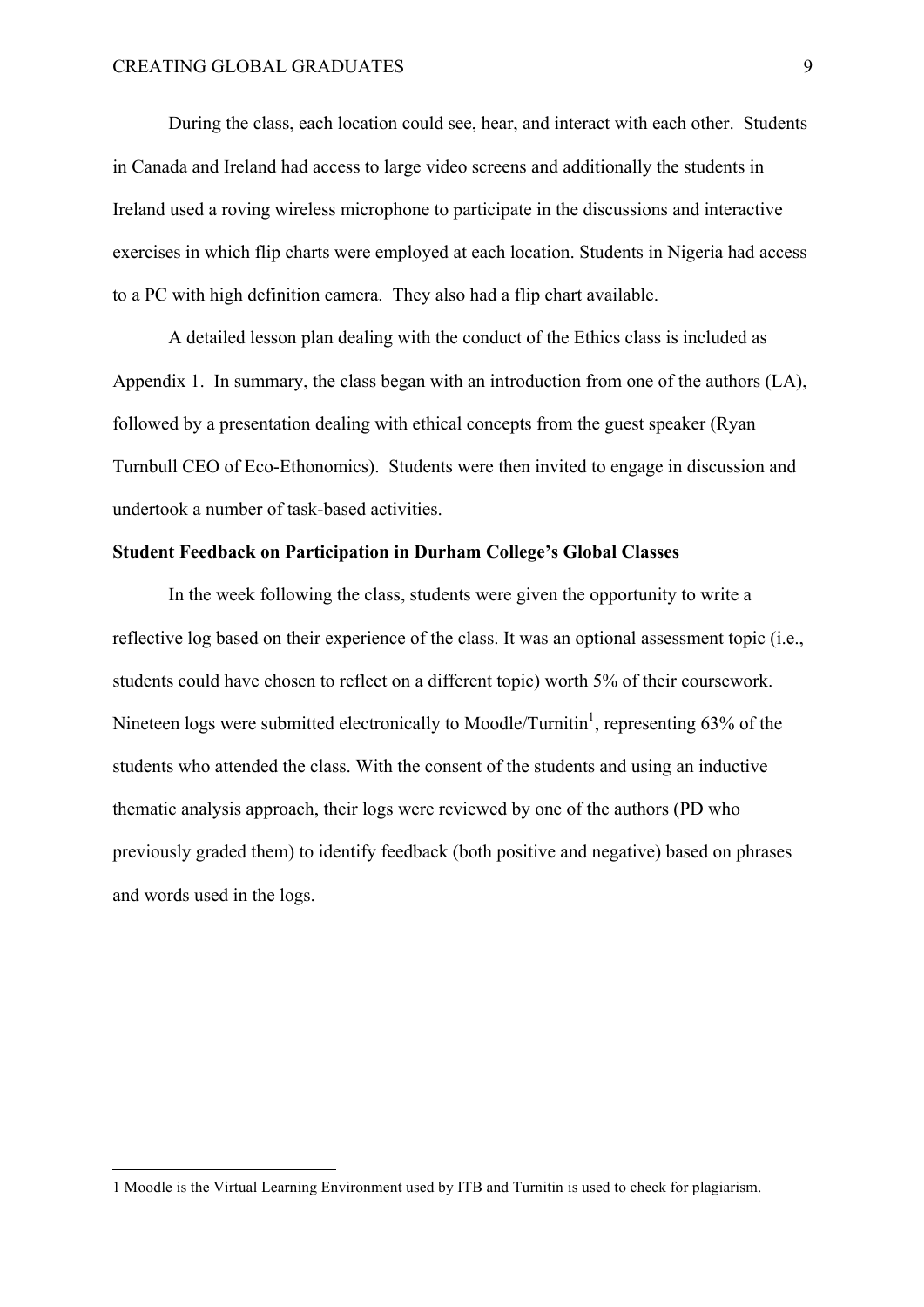| Table 1. Thematic Response Analysis                         |              |
|-------------------------------------------------------------|--------------|
| <b>Thematic Response</b>                                    | Repetition   |
| Effectiveness of external speaker in supporting my learning | 21           |
| Cultural awareness                                          | 13           |
| Do more Global Classes                                      | 8            |
| Expanded my understanding                                   | 8            |
| Insufficient time                                           | 7            |
| Interaction                                                 | 6            |
| Technical difficulties with Nigeria                         | 5            |
| Enjoyable                                                   | 4            |
| Quality of Technology                                       | 3            |
| Facilitation                                                | $\mathbf{1}$ |
| Fun                                                         | 1            |
|                                                             |              |

Table 1 sets out the main themes and the frequency of occurrence within the logs.

The analysis suggests students' learning was supported by the external speaker, and this is consistent with findings from the literature. Students also identified cultural awareness, expanded understanding and interaction. This is evidenced by the following excerpts:

when it comes to business ethics, no news is bad news … we were asked to list seven things which we found important for business, we put religion at six and the Nigerian college put it second. The Canadian college didn't even list it … the amount of similarity between the lists … I liked the fact that we got some new knowledge from people across borders … It was a huge success, would like to do it again … better than taking notes at ordinary lectures...

The logs also identified that the class was enjoyable and "fun". In terms of "negative" themes, it can be seen that technical issues (poor sound and some drop-outs at the Nigerian college) featured in the feedback. Time management is also identified as being problematic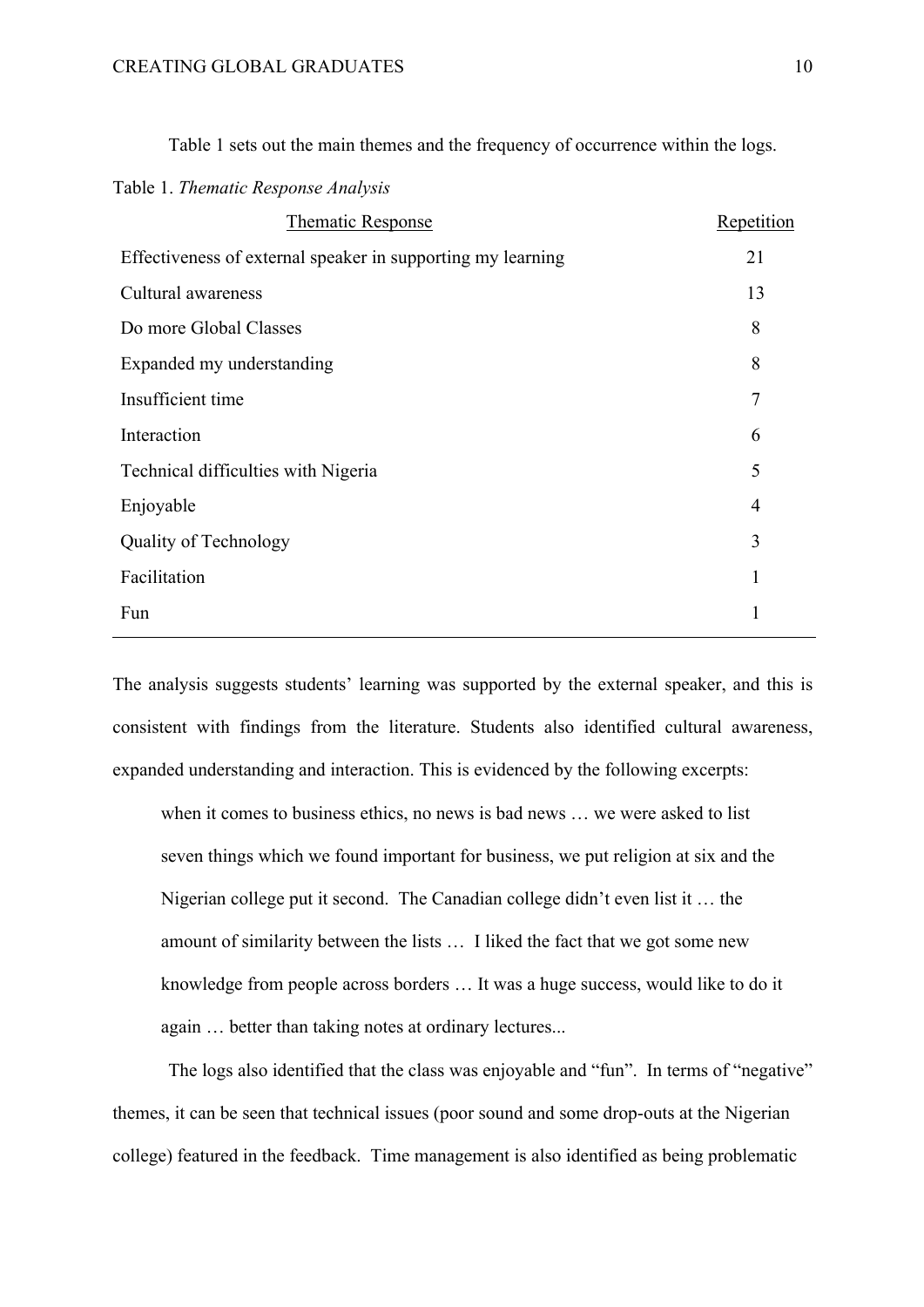#### CREATING GLOBAL GRADUATES 11

in that the class did not get to deal with the Volkswagen scandal in any great depth in November. The learning here is that interaction in virtual classes (a good characteristic) may cause the class to deviate from the overall schedule and that students' expectations may need to be managed in this respect as part of an initial familiarisation session i.e., learning as a process rather than trying to reach a goal.

The authors also have feedback comments from Durham College students who have in the past participated in a number of Global Classes. Canadian students have identified the value (and commitment) of global thought leader/thinkers ('guests'); the effectiveness of the technology, and the fact that Global Classes brings a global perspective to their learning. These benefits are highlighted in the following excerpts:

It allows us to connect the classroom material to real life experiences, which creates an effective learning environment … technology is a powerful tool, and we should be learning how to use these tools that are available, in the classroom … the connections I have made through Global Class discussions with students around the world are as valid as those I make within the classroom … World authorities on various subjects can be beamed into the classroom with ease and our guests often return because they enjoy and value the experience...

# **Discussion and Conclusions**

#### **Discussion**

Providing support for Bell (2008), Ferry et al. (2012) and Jones (2010), the findings suggest that the Global Class approach creates an interactive learning environment which supports the development of global perspectives and cultural awareness. Moreover, the positive impact of an external guest (global thought leader) resonates with the findings of studies conducted by Ashley (2010), Kumari (2001) and Metrejean et al. (2002). The findings also point to the benefits of students being able to use the technology as part of their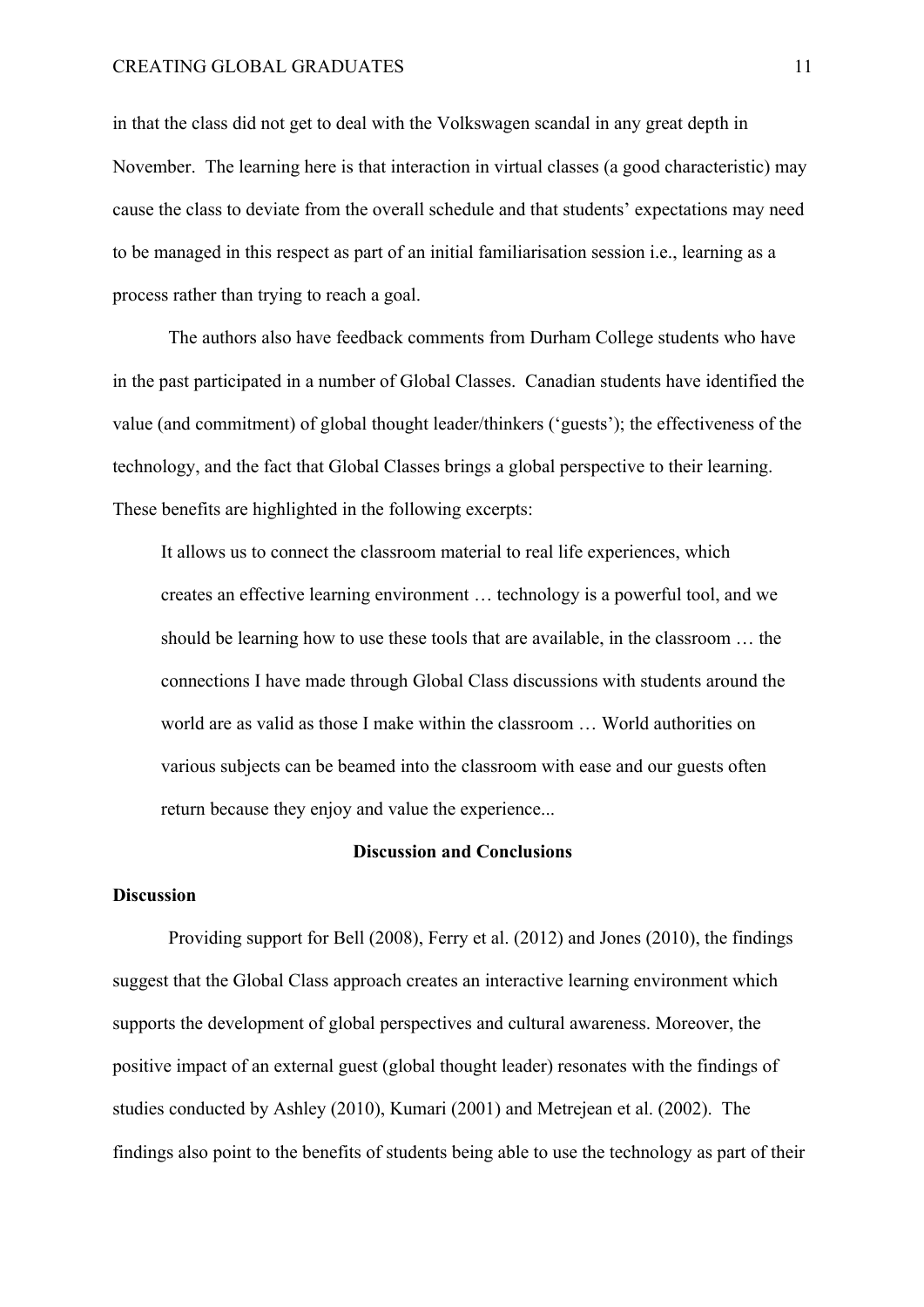learning, which is aligned with Armstrong-Stassen and Lumpkin's 'videoconferencing literacy' requirement for students. The interactive nature of the class as reported by students also suggests that the approach supports 'synergistic learning' as identified by Beauchamp (2010).

While the findings are encouraging, the authors acknowledge the research limitations of a single qualitative case study complemented by feedback from Canadian students. Nonetheless, the evidence suggests that the Global Class concept with its strong execution capability, technical infrastructure, and growing selection of partner institutions, together with input from a network of committed high-calibre external speakers, delivers significant benefits to students. To use chemistry as a metaphor, these elements can be combined and recombined repeatedly, not unlike atoms bonding together, to create "compounds of interactive learning" over time which, to use Beauchamp's (2010) terminology, are dialogic and synergistic rather than authority (lecture)-based in nature. The authors believe the approach has the potential to internationalise all students' learning - particularly those who might otherwise never get an overseas study opportunity - if used persistently as an integral part of a program curriculum.

#### **Conclusions**

This paper presented two premises: 1) the employment attractiveness of today's graduates is enhanced if they have availed of overseas learning experiences and 2) in reality many students cannot avail of overseas study programmes due to financial constraints or for other reasons. The main purpose of the paper was to propose that learners be provided with a virtual international learning experience by embedding HD IVC in course curricula, thereby increasing learners' global and cultural awareness without the need to travel.

In order to establish the merits (or otherwise) of the proposed approach, evidence from a literature review dealing with videoconferencing in education, along with a case study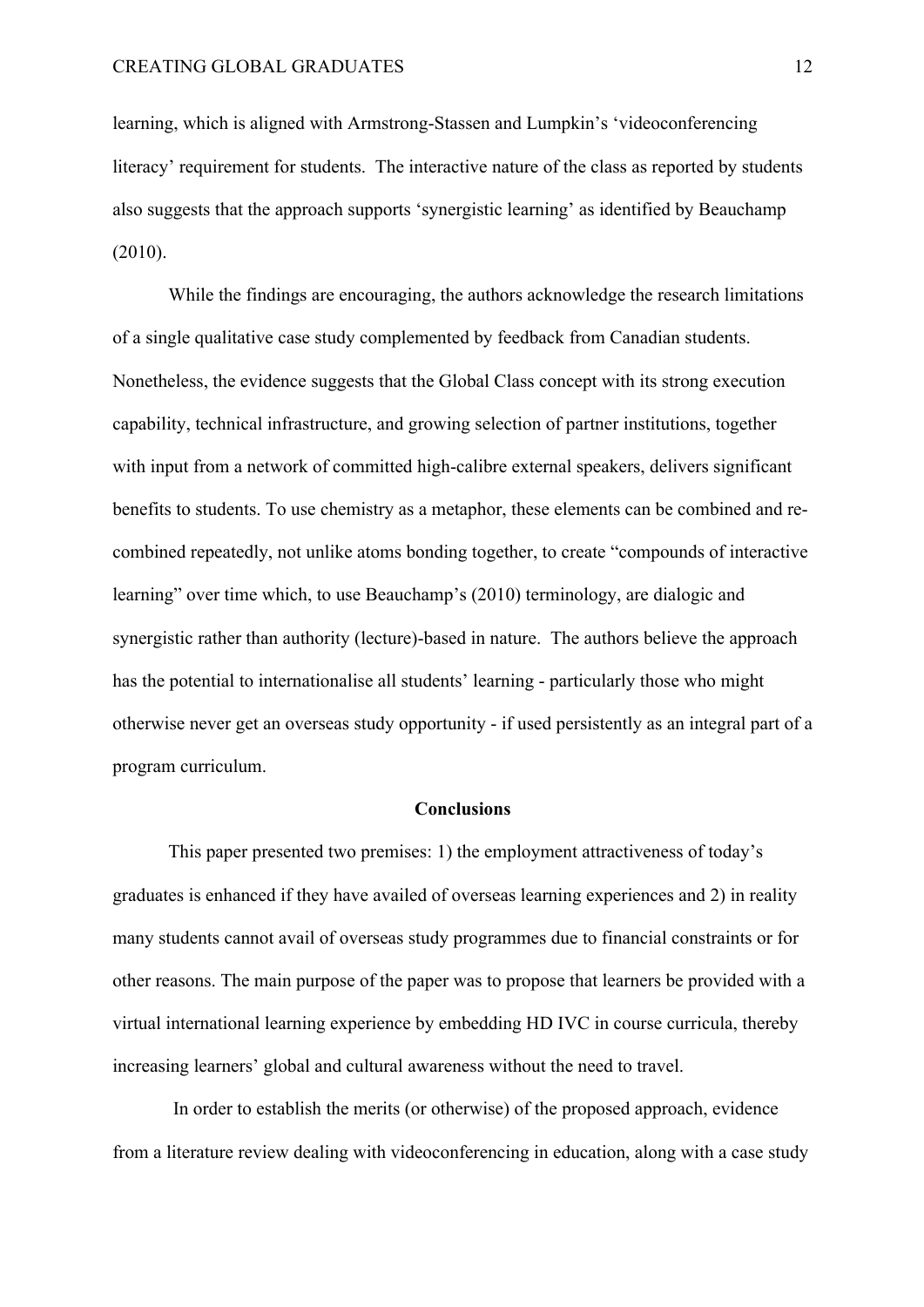#### CREATING GLOBAL GRADUATES 13

based on an ethics 'Global Class' facilitated by Durham College, were examined and presented. The evidence from the literature and the feedback from students suggest that properly set up and managed, a class that gives students from different parts of the world the opportunity to learn together with the accessible and technically sophisticated platform that The Global Class provides, can develop and enhance the students' global and cultural perspectives, particularly when an expert thought leader is involved.

Crucially, the vast majority of students cannot or do not avail of an overseas learning experience as part of their undergraduate studies. Given the desirability of graduates having a global outlook as well as the economic realities graduates face, educators and HEIs today will need to be innovative and strategic in helping their students be well prepared for today's global work environment. In a sense, the Global Class concept offers educators the opportunity to light a candle rather than curse the darkness.

# **Impetus and Recommendations for further research**

The authors acknowledge that quantitative research will provide further insights to the findings presented here – this research is being planned. Moreover, to further enhance and extend the Global Class concept in altering today's classrooms, additional research (perhaps using an action research approach) is required. This should focus on how best to integrate the Global Class concept into existing programmes so as to produce 'Global Graduates' in the future. Research also into the area of collaborative, innovative international assignments for students may be fruitful, particularly in the light of the truism that "the assessment tail wags the learning dog" (i.e., students want 'rewards'- grades - for performing tasks). Attaining 'best practice' in terms of assessment content, process and rubrics will be underpinned by additional research, perhaps building on the work of Igbrude, O'Connor and Turner (2014). The opportunity to have students work and be assessed as part of an international team focussed on everyday problems facing the global community is likely to be motivational and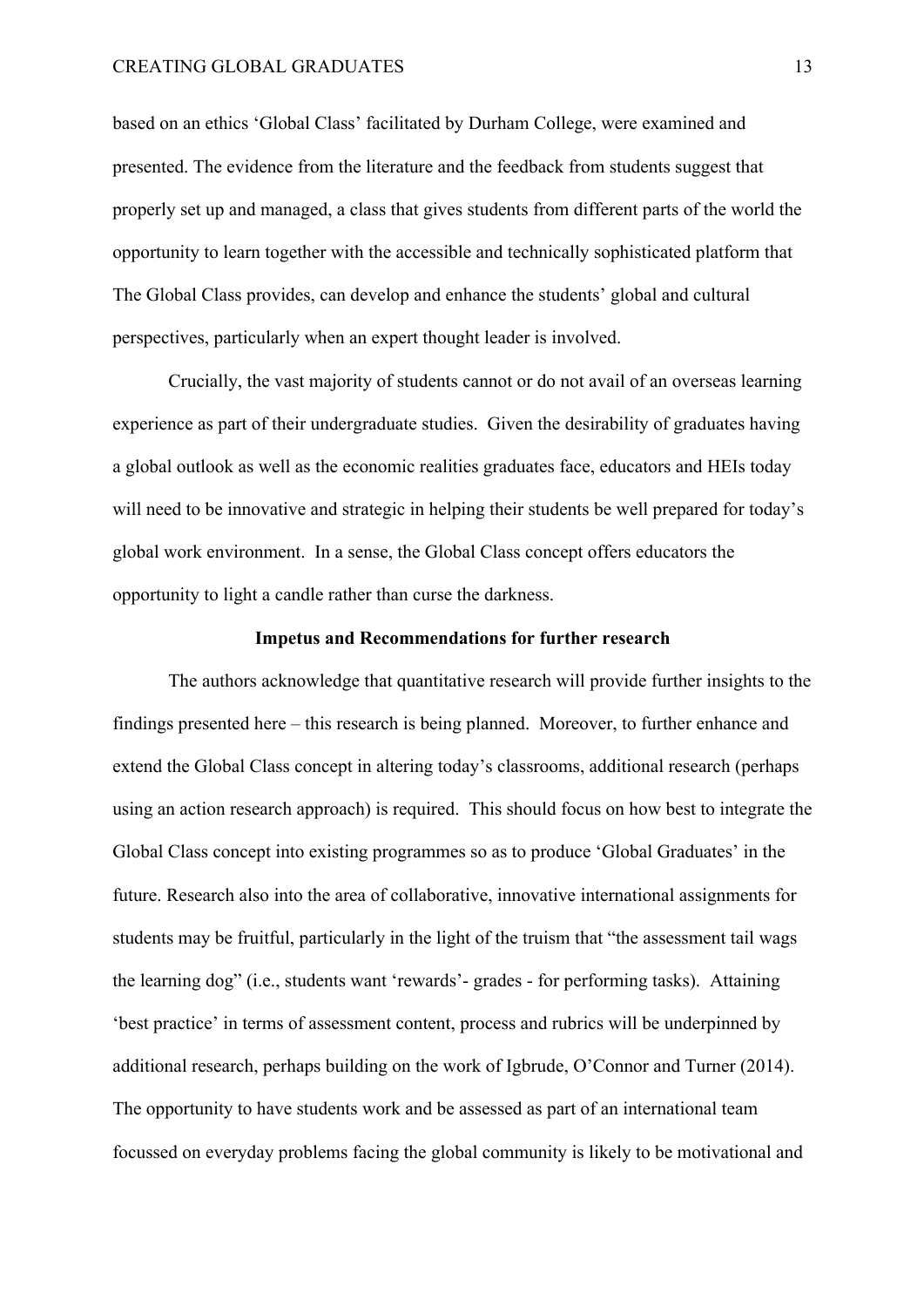to provide a platform for deep learning and skills development commensurate with those required by employers today.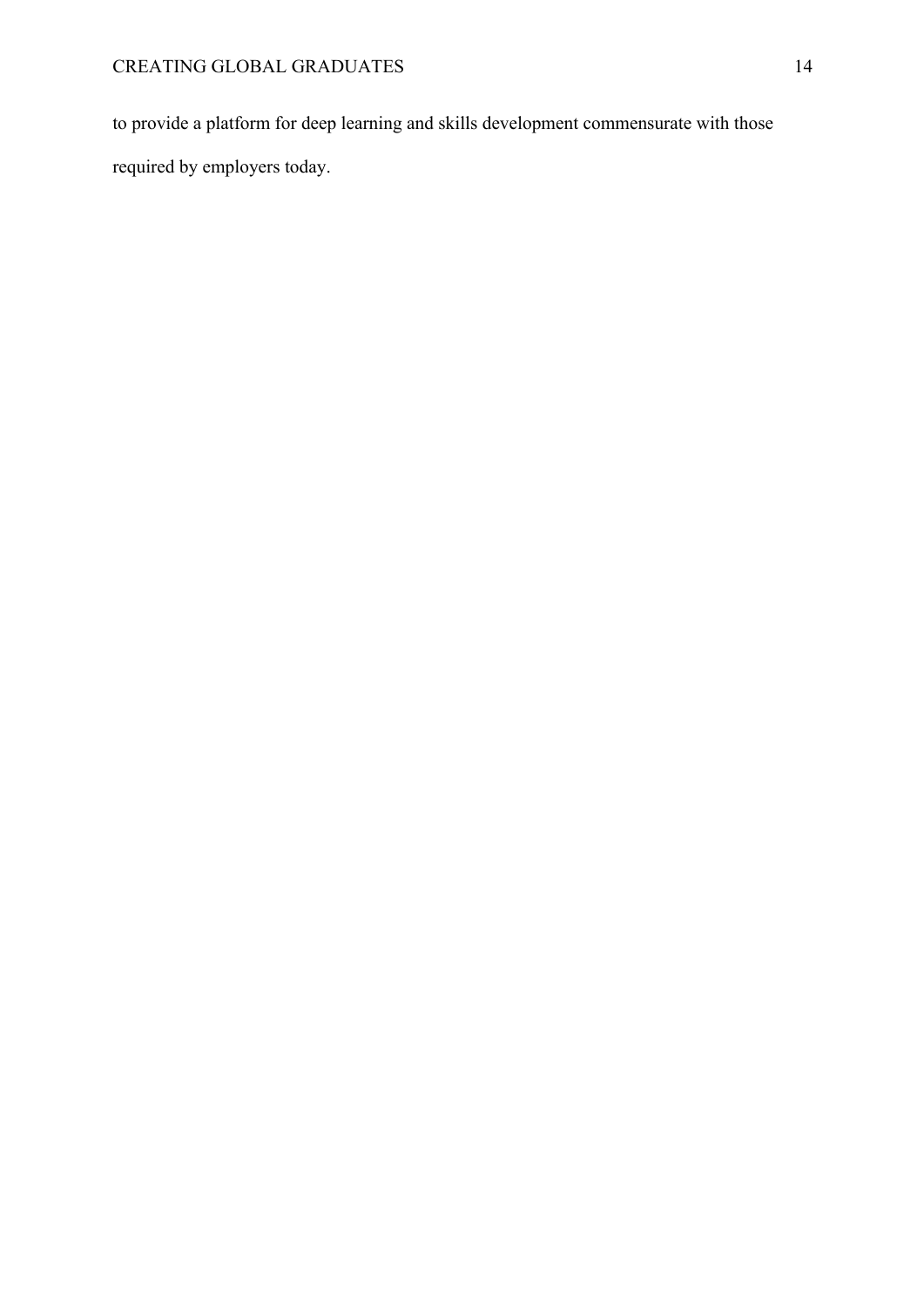#### References

- Al-Ahdal, A., A., M., & Al-Hattami, A., A. (2014). Assessing Teachers' and Students' Perceptions about Teaching and Learning Using Video Conferencing Method of Instruction. *Academic Research International*, *5*(1), 111.
- Altbach, P. G., Reisberg, L. & Rumbley, L. E. (2009). *Trends in global higher education: Tracking an academic revolution*. Retrieved from http://unesdoc.unesco.org/images/0018/001831/183168e.pdf
- Armstrong-Stassen, M., Landstrom, M. & Lumpkin, R. (1998). Students' reactions to the introduction of videoconferencing for classroom instruction. The Information Society, 14(2), 153-164. doi:10.1080/019722498128944
- Ashley, V. B. (2010). Using Internet videoconferencing to connect fashion students with apparel industry professionals (Doctoral dissertation, University of San Diego).
- Beauchamp, G., & Kennewell, S. (2010). Interactivity in the classroom and its impact on learning. *Computers & Education, 54*(3), 759-766. doi:10.1016/j.compedu.2009.09.033
- Bell, M. (2008). Internationalising the Australian higher education, in Engaging Communities, Proceedings of the 31st HERDSA Annual Conference, Rotorua, 1-4 July 2008: pp 71-81.
- Bergmann, J., & Sams, A. (2012). Flip your classroom: Reach every student in every class every day International Society for Technology in Education.
- Brandenburg, U., Berghoff, S., Taboadela, O., Bischof, L., Gajowniczek, J., Gehlke, A., & Vancea, M. L. (2014). The ERASMUS Impact Study. Effects of mobility on the skills and employability of students and the internationalisation of higher education institutions. *Publications Office of the European Union, Luxembourg*.
- Canada's Performance in International Education. (2016). Retrieved from http://cbie.ca/media/facts-and-figures/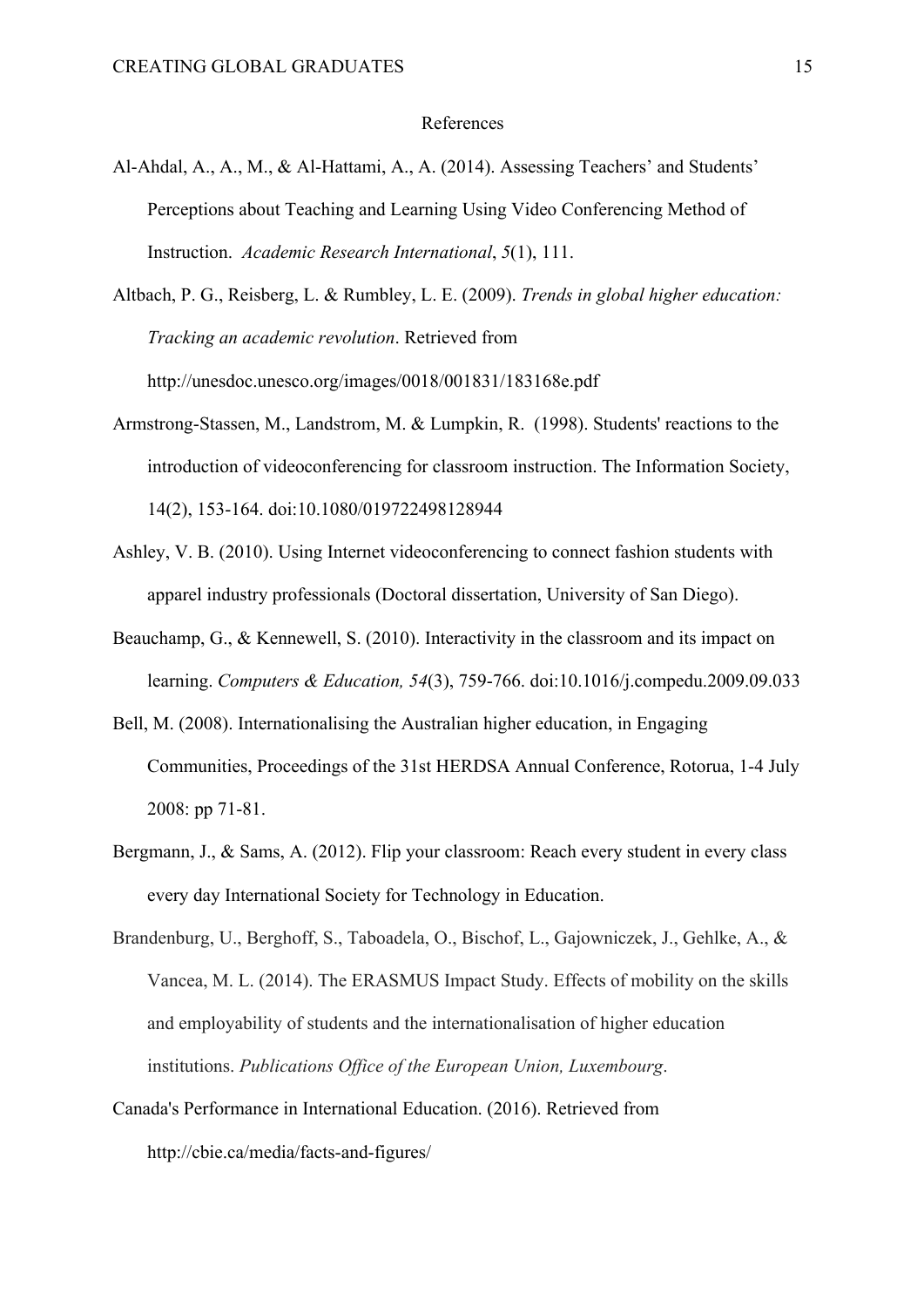- Candarli, D., & Yuksel, H. G. (2012). Students' perceptions of video-conferencing in the classrooms in higher education. *Procedia-Social and Behavioral Sciences, 47*, 357-361
- Clarke, S. (2015). Student perception of learning and teaching by VC. *Journal of Perspectives in Applied Academic Practice, 3*(1)

Doggett, A. M. (2007). The videoconferencing classroom: What do students think?

Dwyer, M. M., & Peters, C. K. (2004). The benefits of study abroad. *Transitions abroad*, *37*(5), 56-58.

- Expert Group on Future Skills Needs (Ireland) (EGFSN). (2015). Guidance for higher education providers on current and future skills needs of enterprise: Springboard+ 2016 including ICT skills conversion.
- Ferry, D. L., Kydd, C. T., & Boyles, C. (2012). Creating the global graduate: A cross-cultural videoconferencing case study. *Decision Sciences Journal of Innovative Education, 10*(2), 139-164. doi:10.1111/j.1540-4609.2011.00336.x
- Gill, D., Parker, C., & Richardson, J. (2005). Twelve tips for teaching using videoconferencing. *Medical Teacher, 27*(7), 573-577. doi:10.1080/01421590500097026
- Graves, L. (2013) *Video Conferencing Expected to be Preferred Business Communications Tool in 2016 According to New Survey on Global Video Conferencing Trends and Etiquette.* Retrieved from nvestor.polycom.com/company/investor-relations/news/newsdetails/2013/Video-Conferencing-Expected-to-be-Preferred-Business-Communications-Tool-in-2016-According-to-New-Survey-on-Global-Video-Conferencing-Trends-and-Etiquette/default.aspx
- Greenberg, A. D. (2009). The 2009 update: Taking the wraps off videoconferencing in the US classroom. *Wainhouse Research.April,*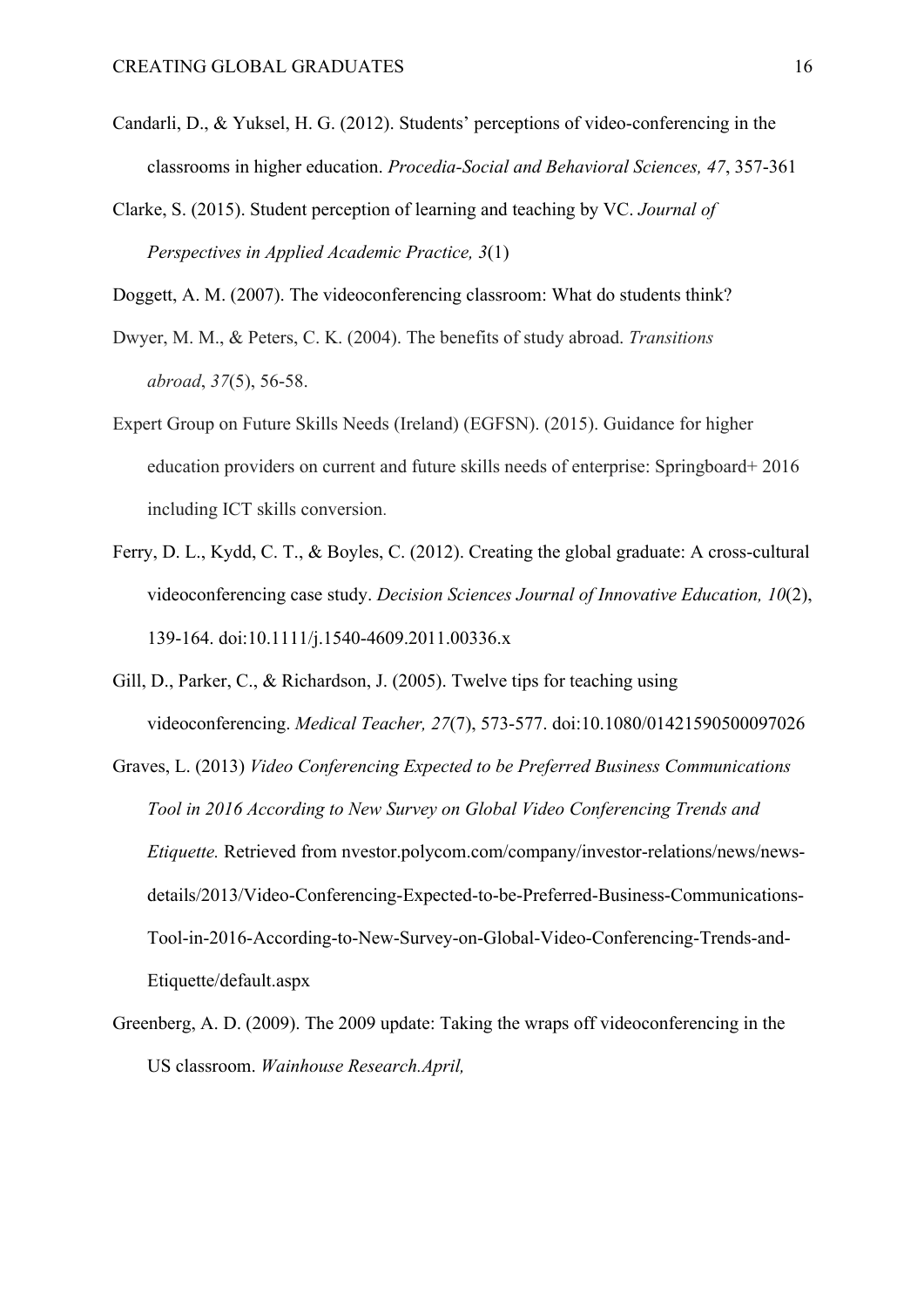- Hegarty, N. (2014). Where we are now–The presence and importance of international students to universities in the United States. *Journal of International Students*, *4*(3), 223- 235.
- Hénard, F., Diamond, L., & Roseveare, D. (2012). Approaches to internationalisation and their implications for strategic management and institutional practice. *IMHE Institutional Management in Higher Education. Accessed on [http://www. oecd. org/edu/imhe/Approaches% 20to% 20internationalisation% 20-% 20final% 20-% 20web. pdf]*, *11*(12), 2013.
- Hopper, S. B. (2014). *Bringing the world to the classroom through videoconferencing and project-based learning*. Boston: Springer US. doi:10.1007/s11528-014-0755-4

Hunt, C. (2011). National strategy for higher education to 2030.

Igbrude, C., O'Connor, J., & Turner, D. (2014). Inter-university international collaboration for an online course: A case Study *E-Learning, E-Education and Online Training, ELEOT, First International Conference, MD, USA, 18 - 20 September.,*  doi:10.1007/978-3-319-13293-8\_20

- Jones, A. Y. M., Dean, E., & Hui-Chan, C. (2010). Comparison of teaching and learning outcomes between video-linked, web-based, and classroom tutorials: An innovative international study of profession education in physical therapy. Computers & Education, 54(4), 1193-1201. doi:10.1016/j.compedu.2009.11.005
- Kumari, D. S. (2001). Connecting graduate students to virtual guests through asynchronous discussions--analysis of an experience. *Journal of Asynchronous Learning Networks, 5*(2), 53.
- Metrejean, C., Pittman, J., & Zarzeski, M. T. (2002). Guest speakers: Reflections on the role of accountants in the classroom. *Accounting Education, 11*(4), 347-364. doi:10.1080/0963928021000031466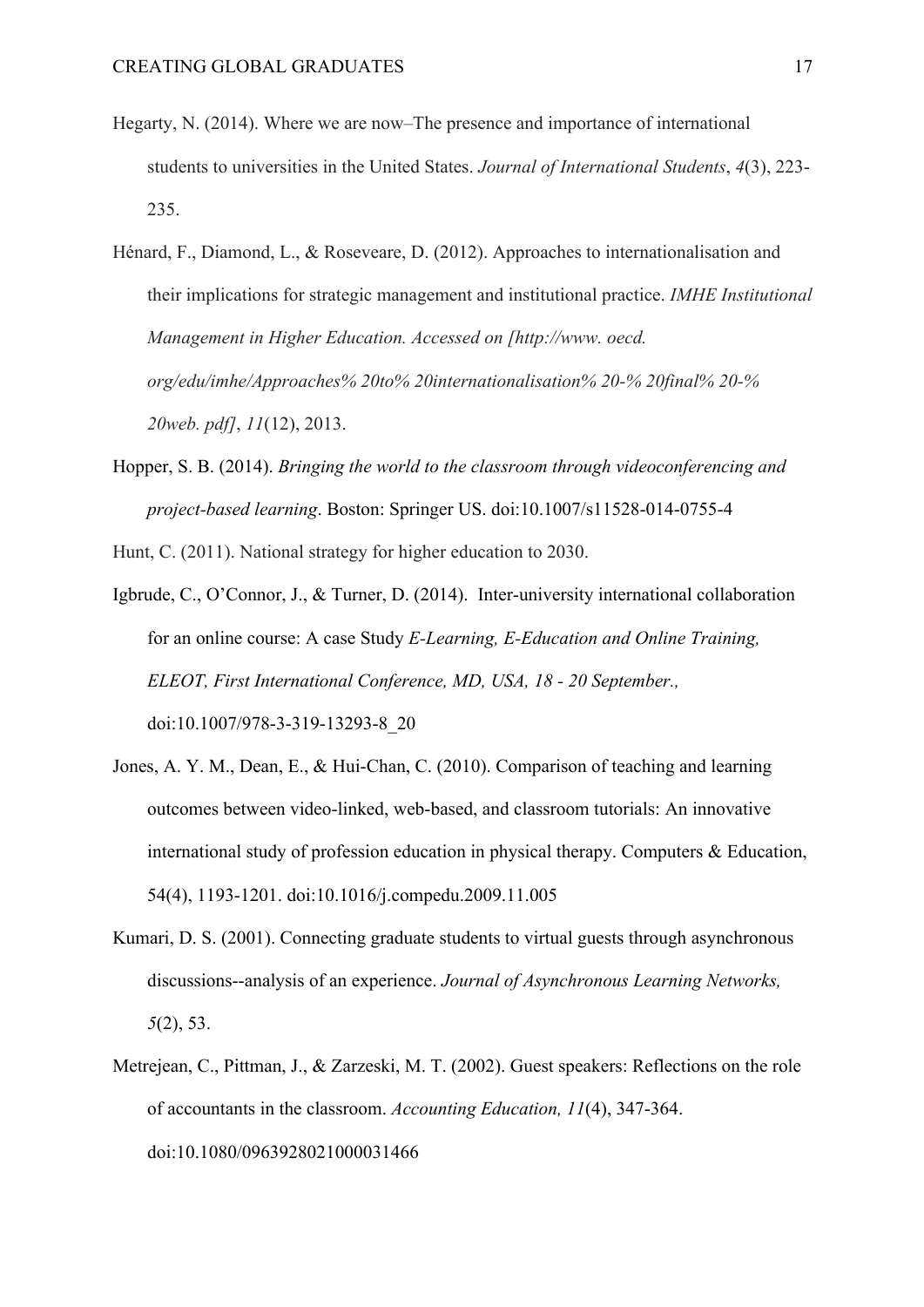Morgan, H. (2013). Using skype for exciting projects. *Childhood Education, 89*(3), 197.

- Pettitt. M. (2013). *UK industry needs 'global graduates'. but what does that mean?.* Retrieved December/02, 2016, from http://www.independent.co.uk/student/study-abroad/ukindustry-needs-global-graduates-but-what-does-that-mean-8613898.html
- Piki, Andriani. (2010). Post-implementation evaluation of collaborative technology: A case study in business education. *Electronic Journal of Information Systems Evaluation, 13*(1), 77.
- Rautenbach, J. V., & Black-Hughes, C. (2012). Bridging the hemispheres through the use of technology: International collaboration in social work training. *Journal of Social Work Education, 48*(4), 797-815. doi:10.5175/JSWE.2012.201100114
- Smith, A. C., White, M. M., McBride, C. A., Kimble, R. M., Armfield, N. R., Ware, R. S., & Coulthard, M. G. (2012). Multi-site videoconference tutorials for medical students in australia. *ANZ Journal of Surgery, 82*(10), 714-719. doi:10.1111/j.1445- 2197.2012.06212.x
- Souto-Otero, M., Huisman, J., Beerkens, M., De Wit, H., & VujiĆ, S. (2013). Barriers to international student mobility evidence from the erasmus program. *Educational Researcher*, *42*(2), 70-77.
- Stephenson, M., Morse, B., Robertson, L., & Castan, M. (2009). International and Comparative Indigenous Rights Via Videoconferencing.*Legal Educ. Rev.*, *19*, 237.
- Sternberger, C. S., Deal, B., & Fountain, R. A. (2011). Think globally, learn locally: Multimedia conferencing between two schools of nursing. *Nursing Education Perspectives, 32*(1), 41-43. doi:10.5480/1536-5026-32.1.41
- Townes-Young, K. L., & Ewing, V. R. (2005). *NASA live creating a global classroom: A NASA videoconferencing program knocks down traditional educational boundaries,*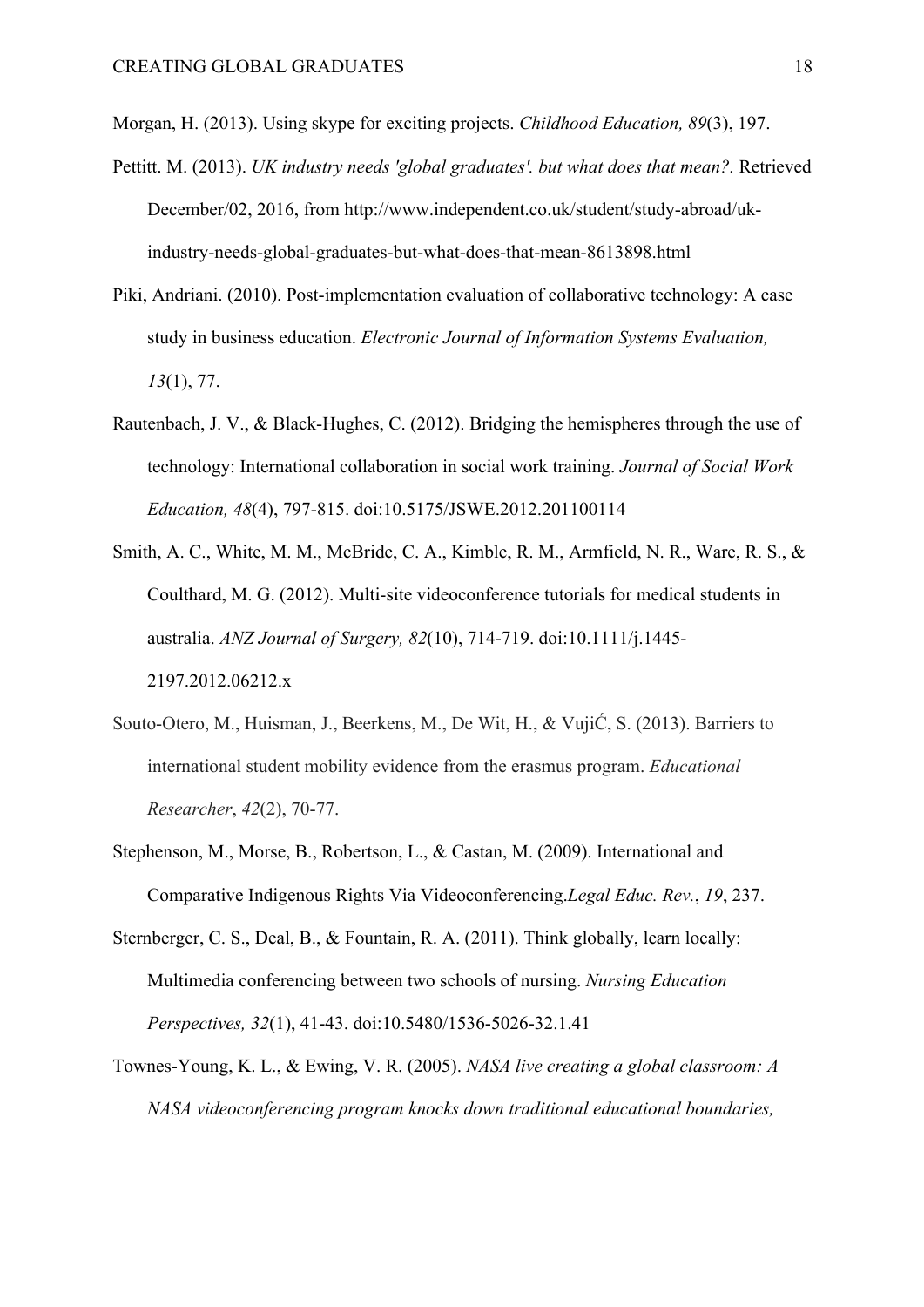*drawing together teachers, students, and field experts in a single virtual setting for the benefit of all* 1105 Media, Inc.

- University of Oxford. International Strategy Office. (2015). International trends in higher education 2015.
- Wang, R., Mattick, K., & Dunne, E. (2010). Medical students' perceptions of video-linked lectures and video-streaming. *Research in Learning Technology, 18*(1)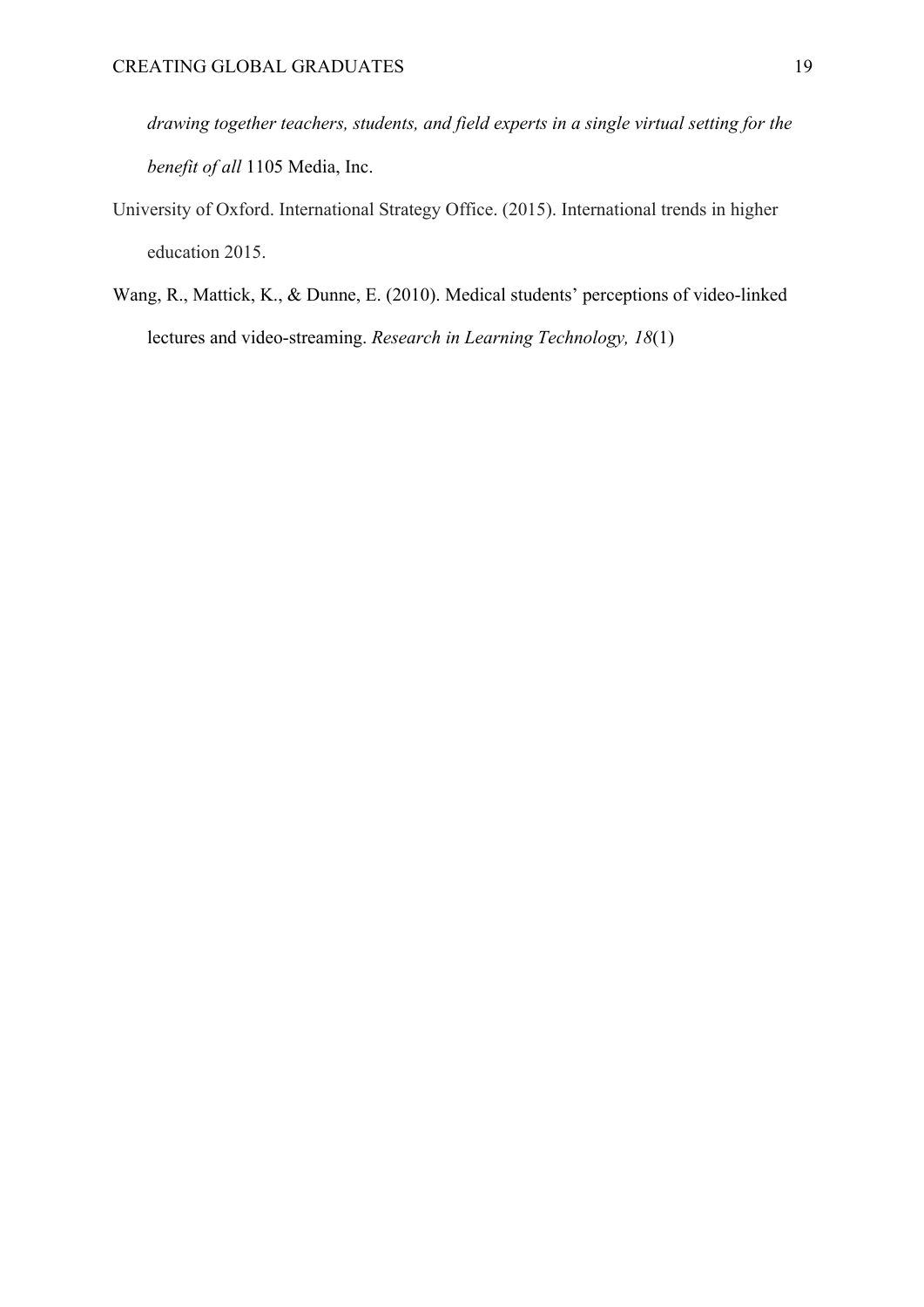#### Appendix 1

#### **Global Class in Business Ethics – Lesson Plan**

# **1. Introduction**

It is planned to hold a 'Global Class' on Business Ethics on **Friday November 27th 15:00 – 17:00 (GMT)**. The class will explore the theme: 'Ethical people make ethical organisations, however people do not always behave ethically' using the Volkswagen revelations as a context.

The Global Class concept has been pioneered by Professor Lon Appleby from Durham College, Oshawa, Canada and allows for an open exploration of universal topics free of outside influence. Students interact with a challenging guest, meet people from varied backgrounds, share materials, and learn from one another using state of the art Polycom video conferencing software hosted by Durham College.

The global class experience offers participants the chance to gain a better understanding of our societies and ourselves in complex "glocal" times. The business ethics class will involve students from Durham College, the Institute of Technology, Blanchardstown, Dublin, Ireland and Illorin University, Nigeria interacting with each other and a guest: Ryan Turnbull, CEO of Eco-Ethonomics. Ryan will give a brief presentation and the students will explore the topic through discussion and activities guided by Ryan.

The session will be streamed live from the Global Class website (http://www.theglobalclass.org/) and a Live Twitter feed will also feature as part of the session.

# **2. Objectives**

- (1) To sensitise students to the importance of sound ethical behaviour on the part of individuals as a key determinant of organisational success.
- (2) To allow students explore the factors influencing the formation of ethical norms and any differences that may be attributable to location and/or culture. Additionally, to identify any location/culture-specific differences that may exist in the perception of what constitutes correct ethical behaviour in a business context.
- (3) To demonstrate the power of technology in facilitating global collaborative working.
- (4) To facilitate students in building international contacts.

#### **3. Execution**

- (1) Introductions and overview of session (Lon) [5 minutes]
- (2) The guest speaker will address the students for 15 minutes on the importance of ethics and their impact on organisational success. Following the guest's address, the students will work on two tasks with each location reporting back on their respective 'findings'.
- (3) Task No. 1 (estimated time 36 minutes)